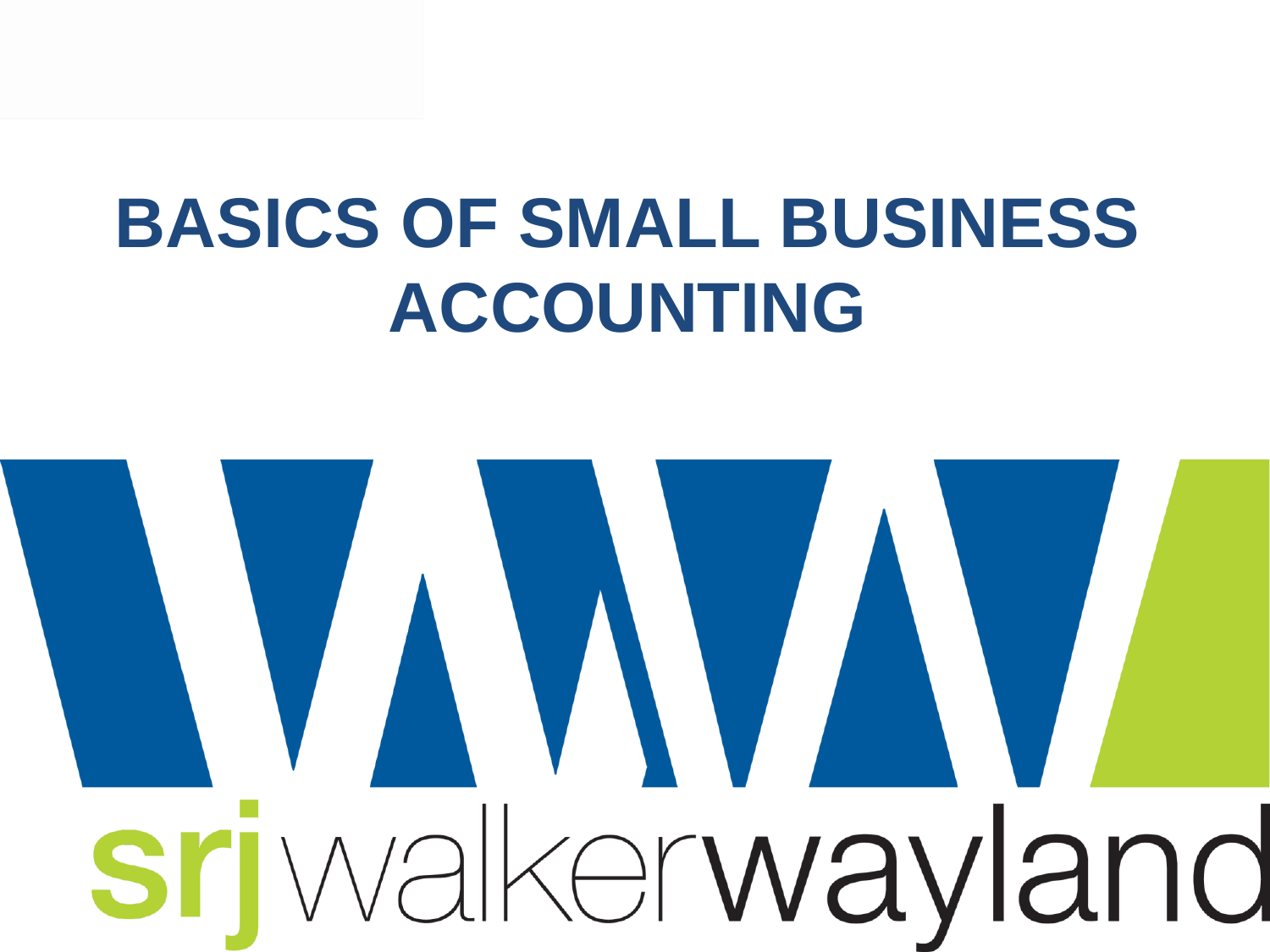## **SRJWW Growing Business Growing People**

### • **About Dianne Brown**

- Chartered Accountant
- Business Advisor
- Education/Training Specialist
- Strategic Business Planning
- Growth & Profit improvement
- Qld Business Mentor
- Accredited Mindshop Facilitator
- **Dianne.brown@srjww.com.au**



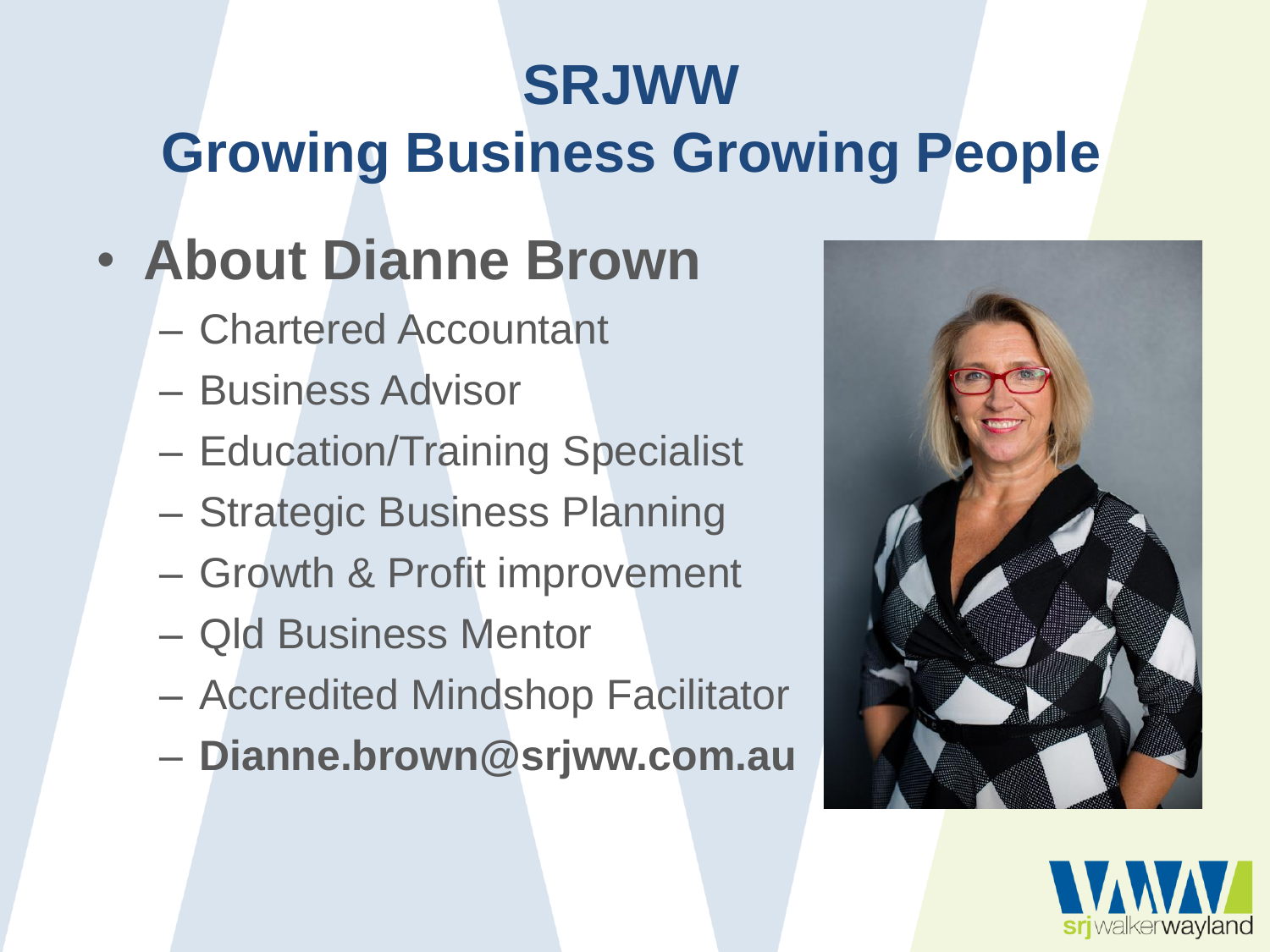# **Overview**

- Introduction to bookkeeping basics
	- Data entry
	- Bank Reconciliation
	- Debtors
	- Creditors
	- Payroll
- Accounting Controls
- Your key monthly financial reports
- Completing your BAS
- Accounting Systems
- Record Keeping

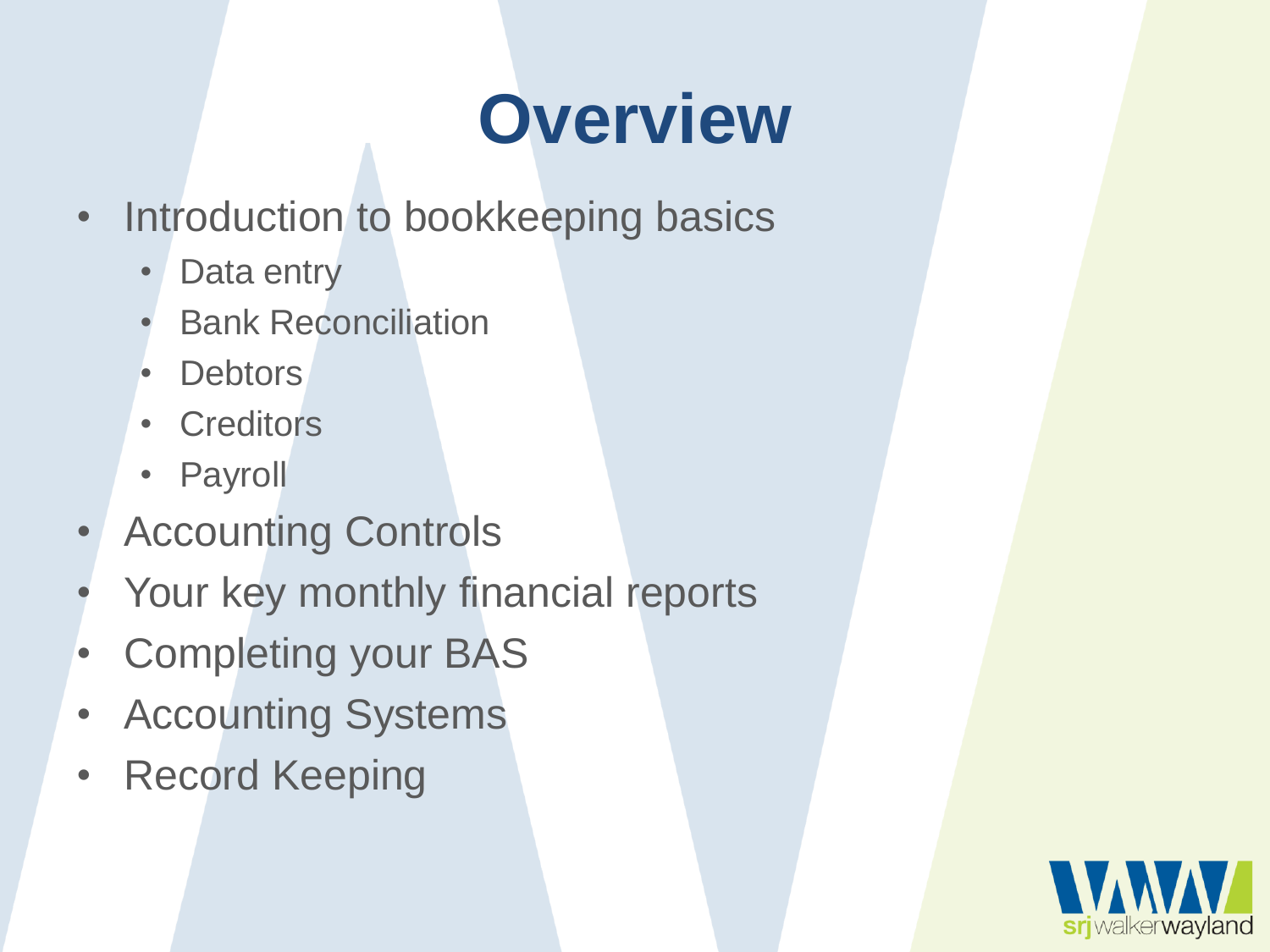### What's the difference between Bookkeeping and Accounting?

- **DATA ENTRY BANK REC Bookkeeping INVOICING PAYING BILLS MONTHLY REPORTS** Accounting **PAYROLL TAX PREP E.O.Y REPORTS**
- Bookkeeping records day-to-day business transactions. Involves gathering and quality-checking information posted to accounting system
- Accounting involves analyzing, reporting and attending to relevant legislative requirements

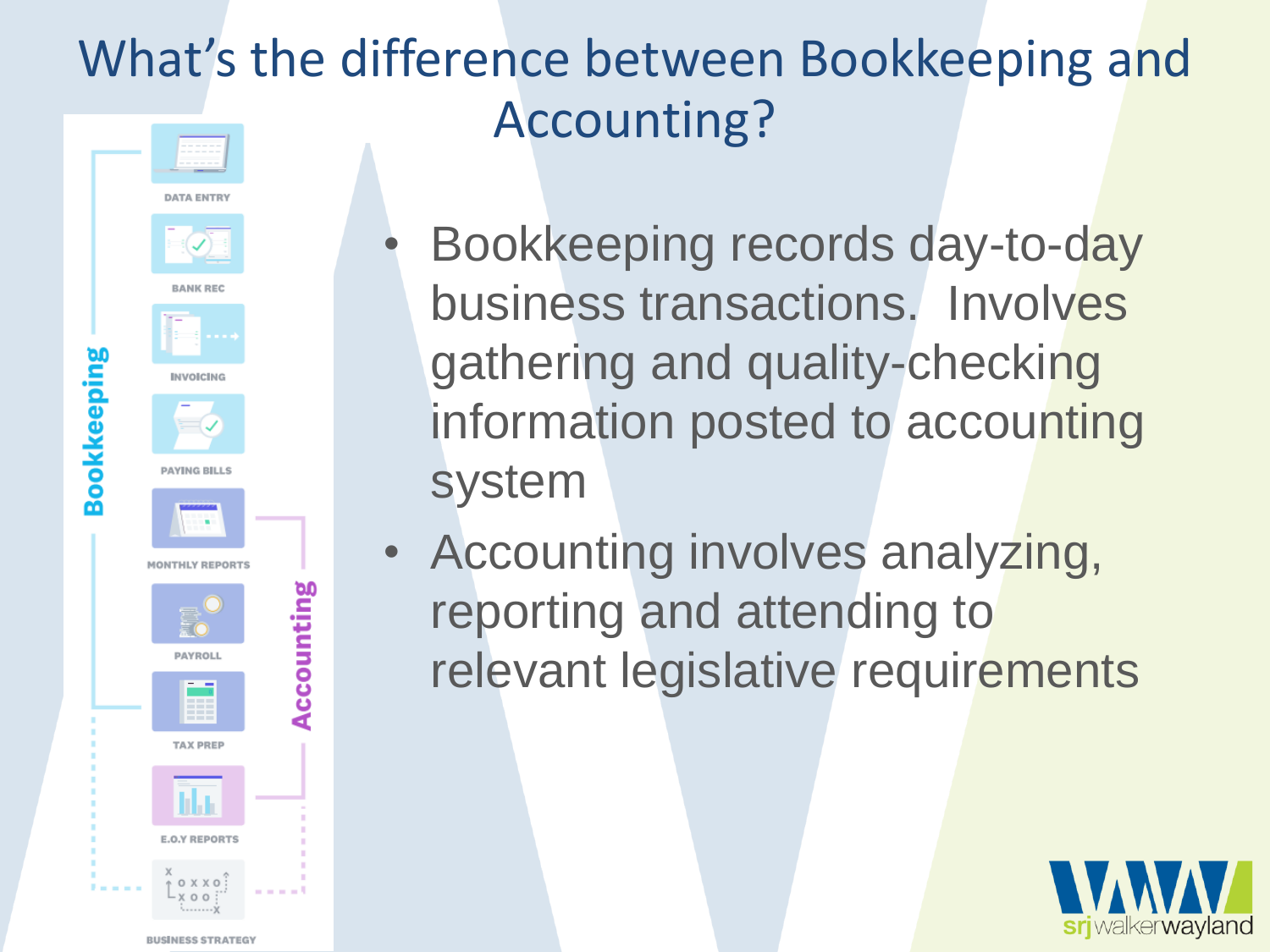### Introduction to Bookkeeping Basics Data Entry

- Establish Chart of Accounts
	- Balance Sheet = Assets Liabilities = Equity
	- Profit & Loss = Income Expenses = Net Profit/(Loss)
	- Every transaction needs to be recorded and allocated to the correct account in your general ledger

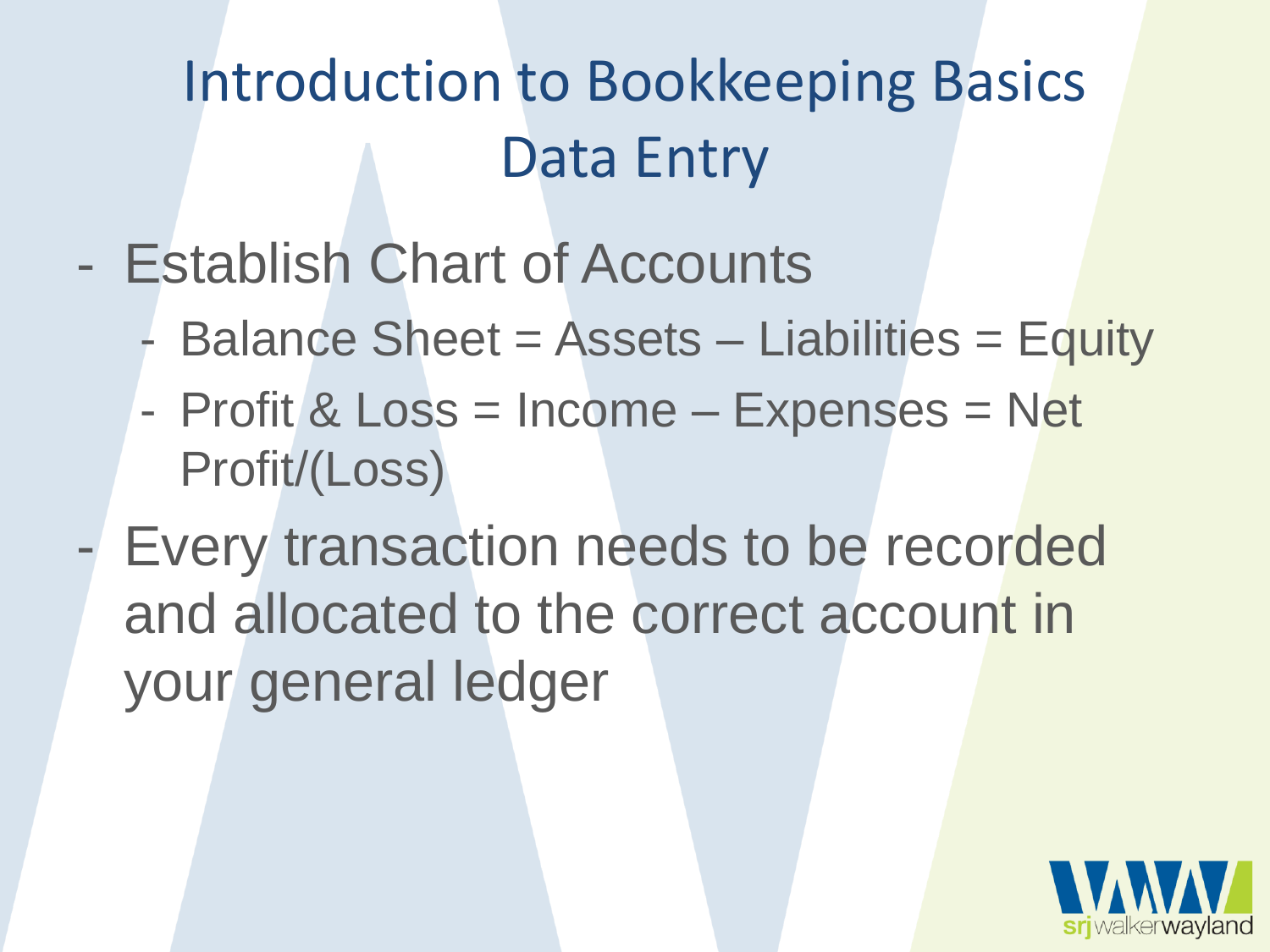### Introduction to Bookkeeping Basics Data Entry

- Data flows into accounting software from systems that are used to process sales or purchases
- Integrated approach used to streamline processing

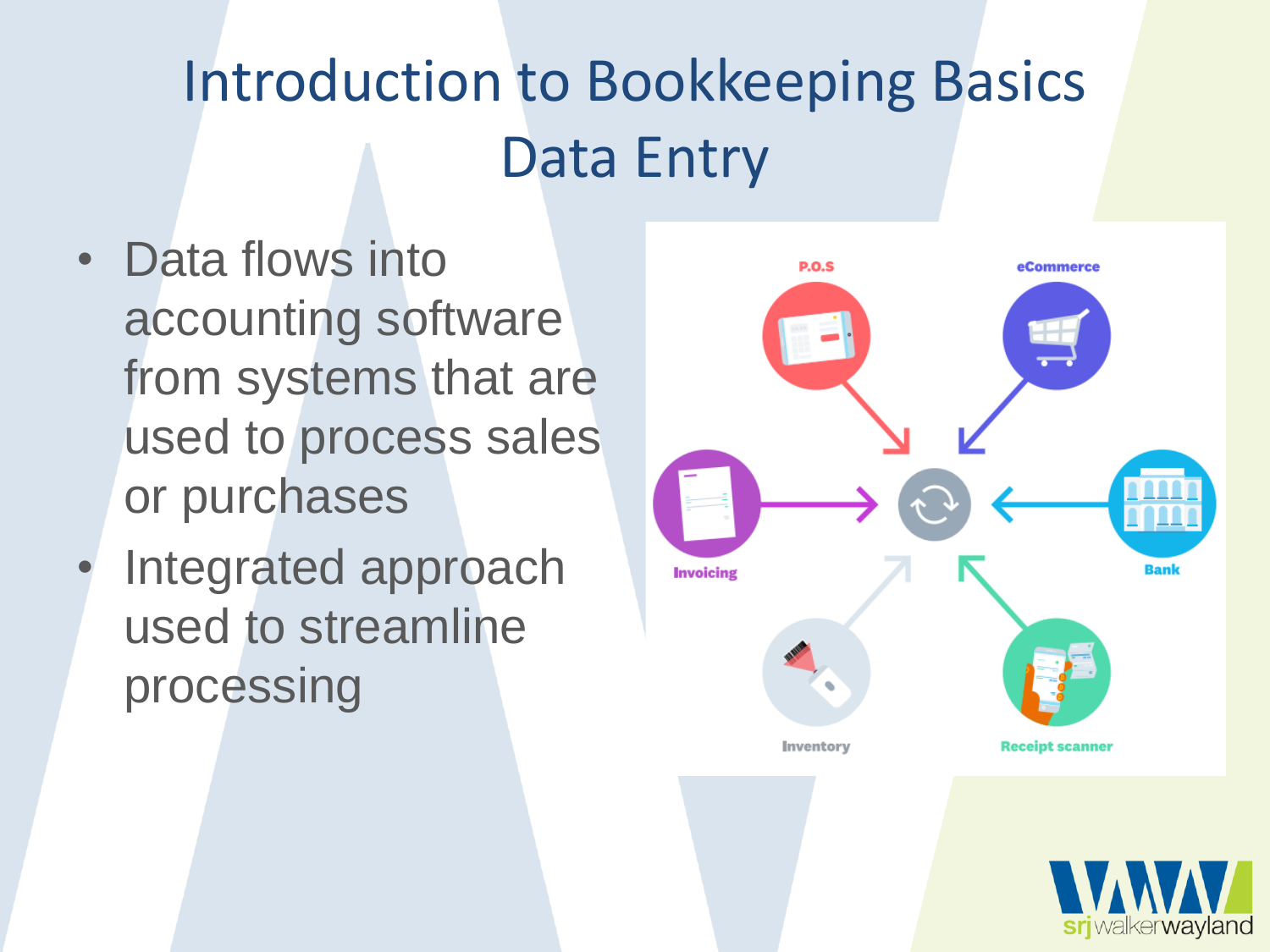### Introduction to Bookkeeping Basics Bank Reconciliations

- Reconciles balance on your bank statement to cash at bank in your accounting system
- Fixes data entry mistakes or missed transactions & detects incorrect payments
- Accounting software facilitates process:
	- Bank feeds can automatically pull through into accounting system
	- Requests verification and assignment
	- Pre-filled based on past transactions/matches/bank rules



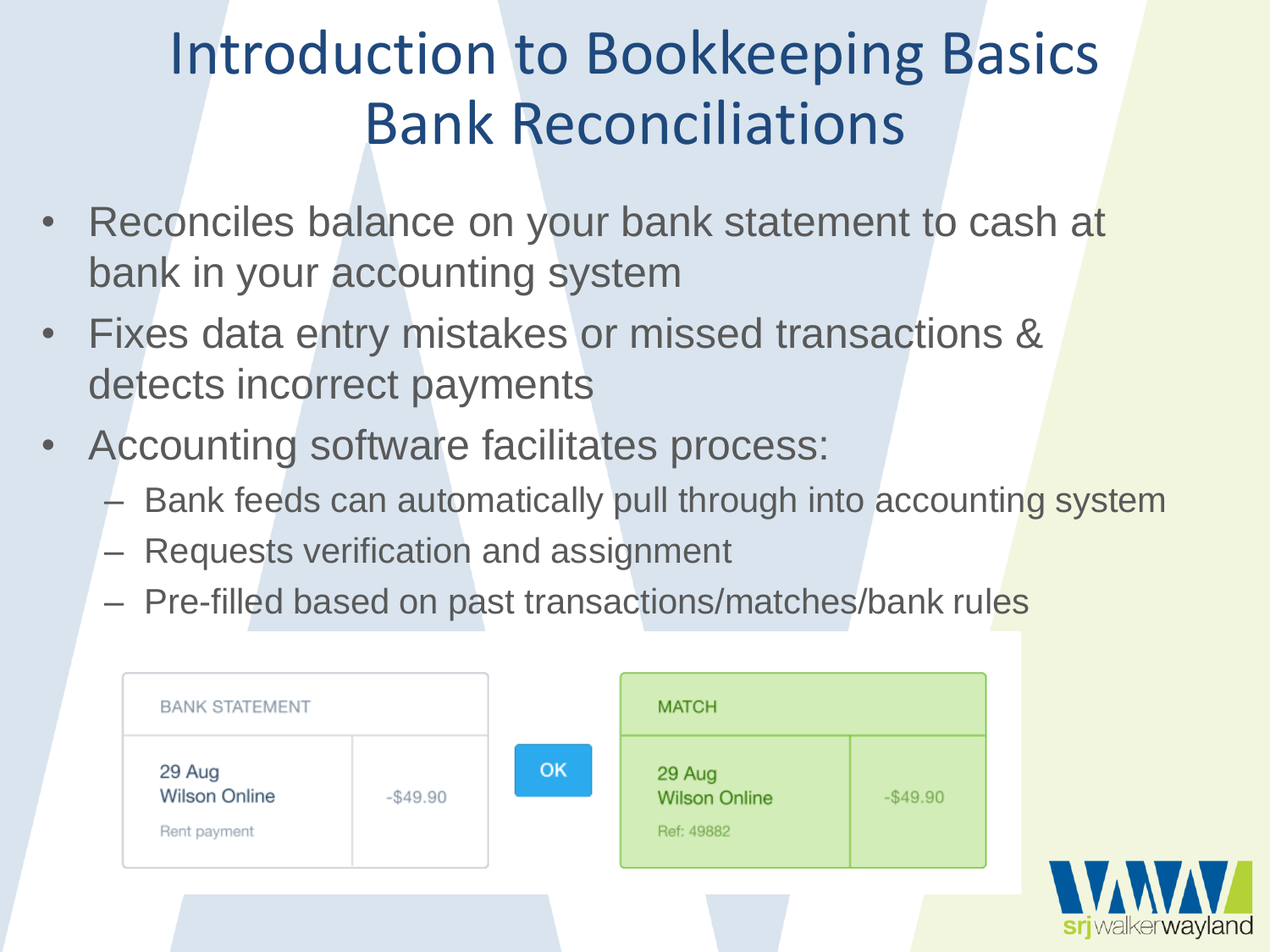### Introduction to Bookkeeping Basics Debtors/Accounts Receivables

- Reconciliation of outstanding invoices to ensure compliance with your credit terms
- Critical component of your cash flow management strategy



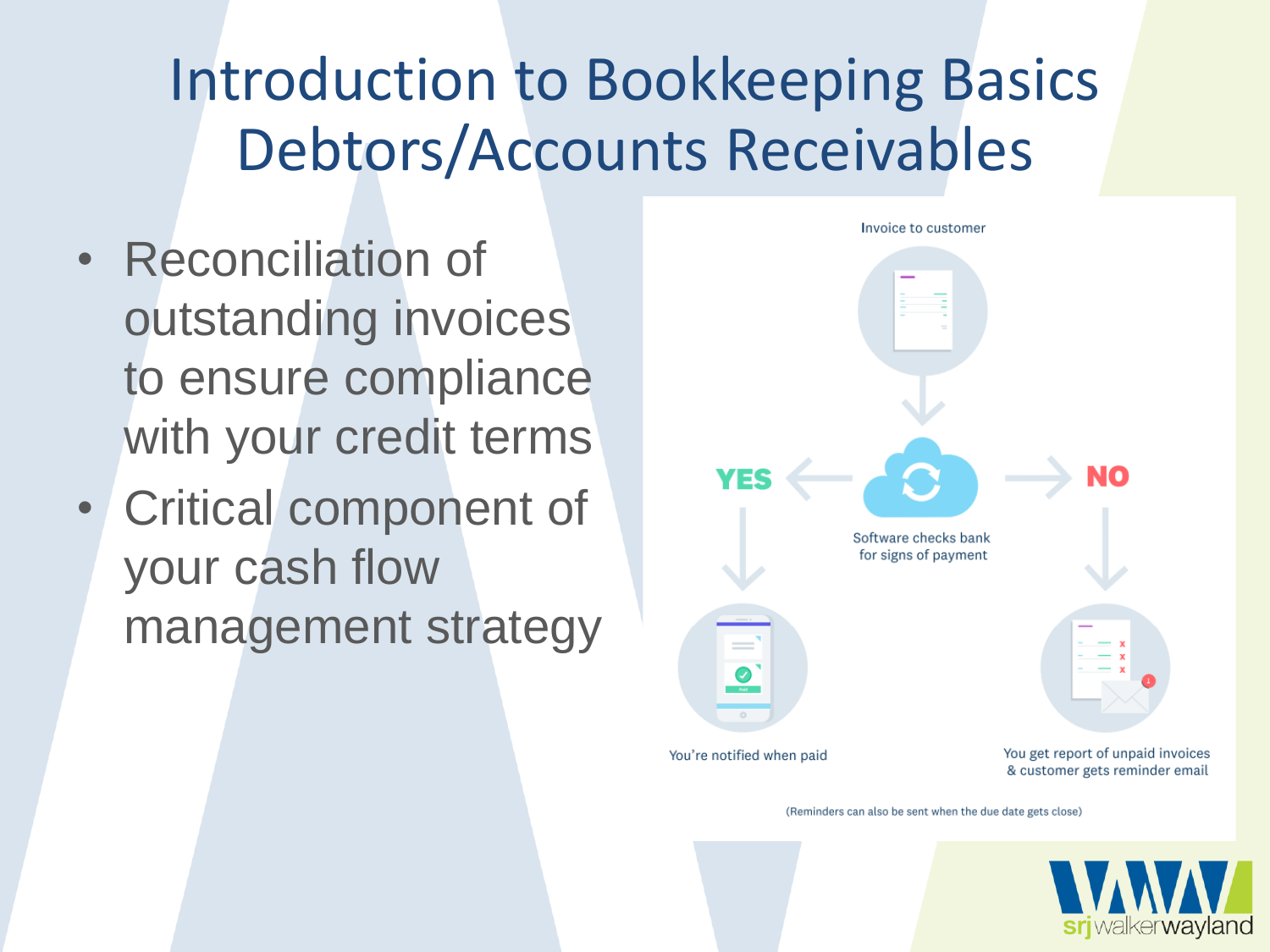### Introduction to Bookkeeping Basics Important Debtor Controls

- **Review your invoicing**
- Prompt (and accurate) invoicing
- Consider payment terms upfront deposits + progress bills
- **Your Debtors Policy**
- Review your credit terms who, discounts for upfront payments (provided within margins)
- Ensure ease of payment EFT, Bpay, Direct Debit
- Regular client communication essential
- Negotiate payment plans
- Identify potential "bad debt" risks early
- Develop your internal systems Who, When, How?

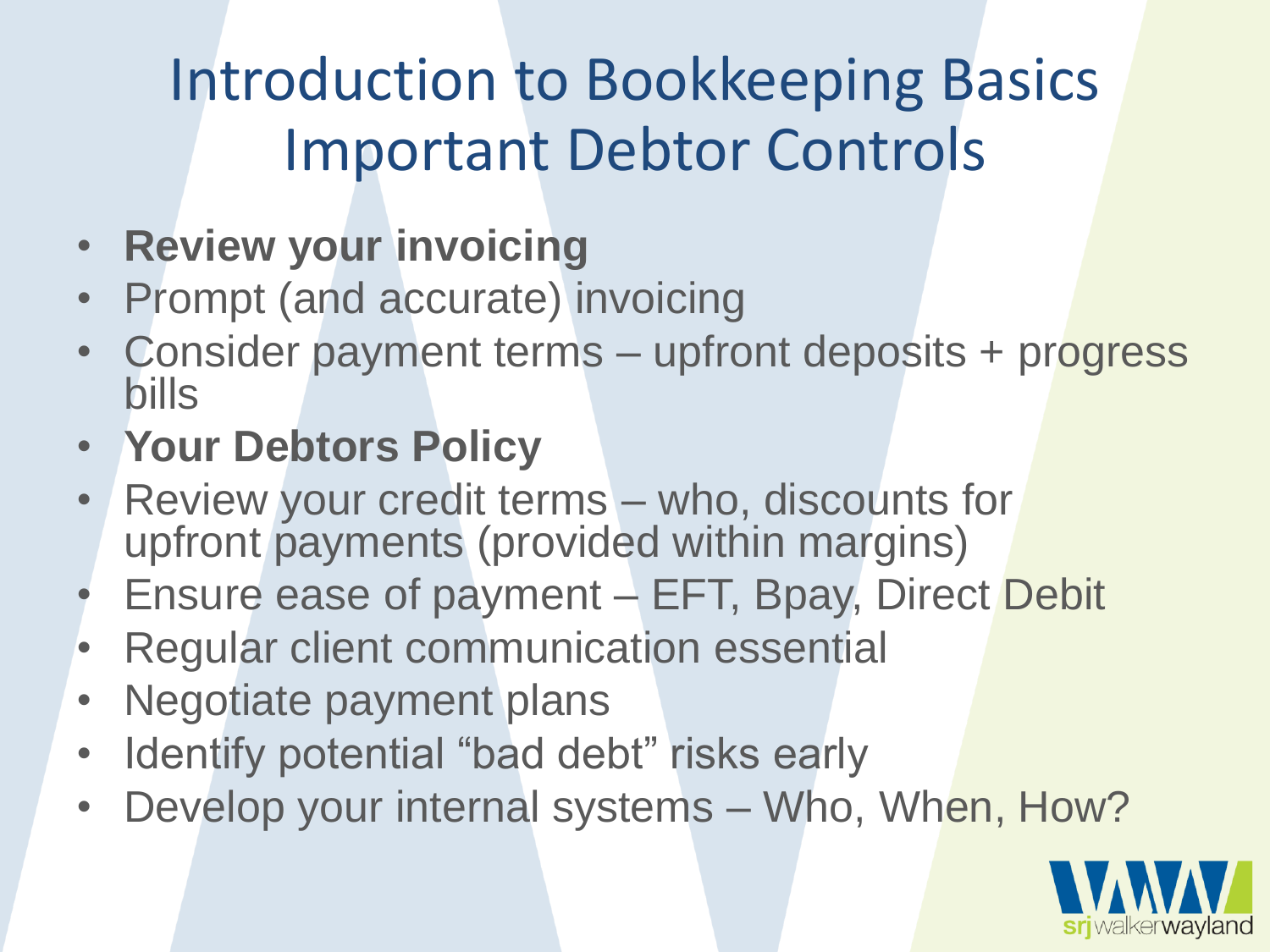### Introduction to Bookkeeping Basics Creditors/Accounts Payable

- Important to track all expenditure as it's incurred
- Reconciliations ensure you pay your bills on time whilst managing cash flow

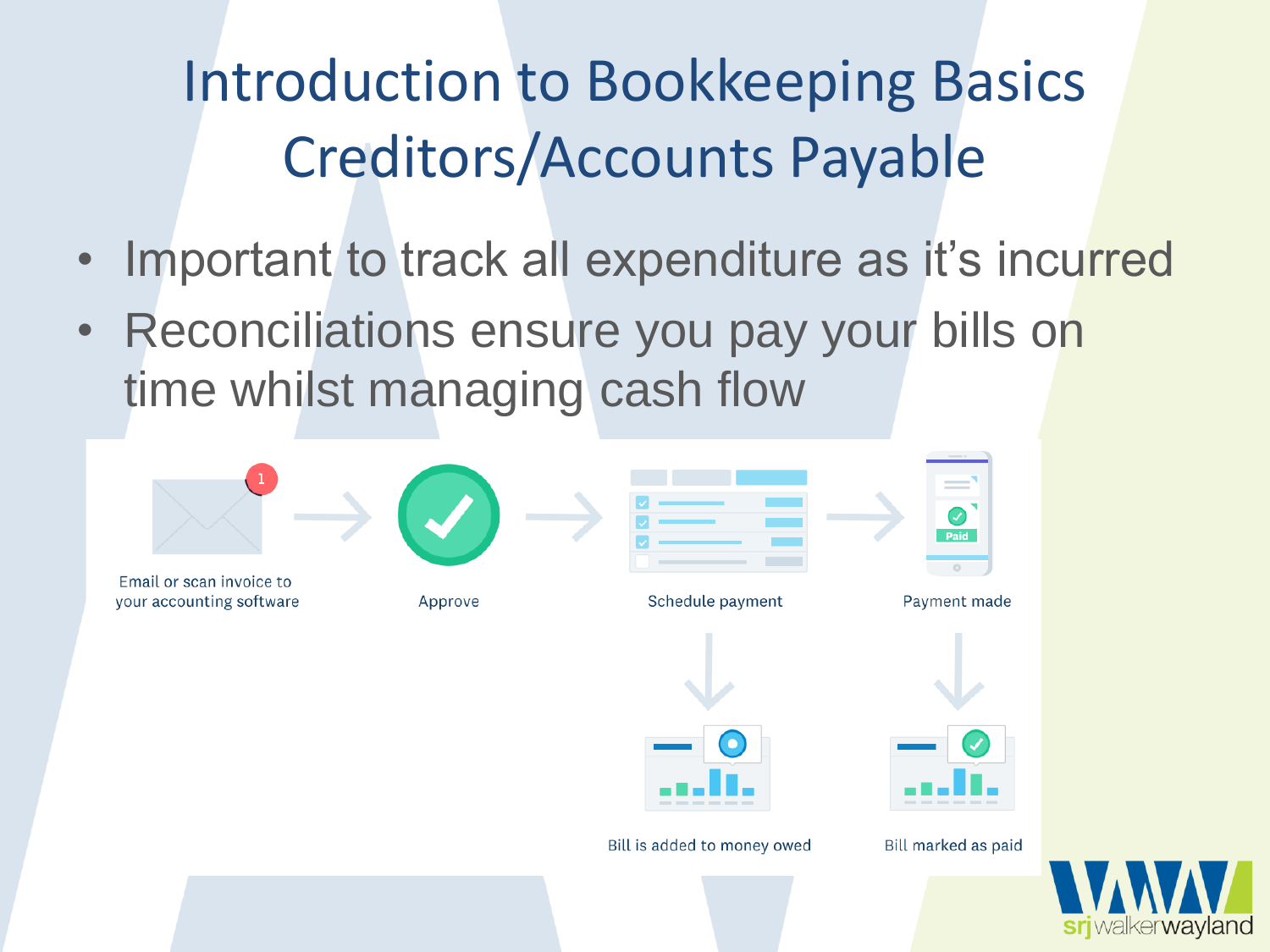Introduction to Bookkeeping Basics Important Creditor Controls

- Utilise your terms of trade
- Consider benefits of early discounts
- Negotiate contract terms or payment extensions
- Expenditure Authorisation Levels
- Separation of Duties

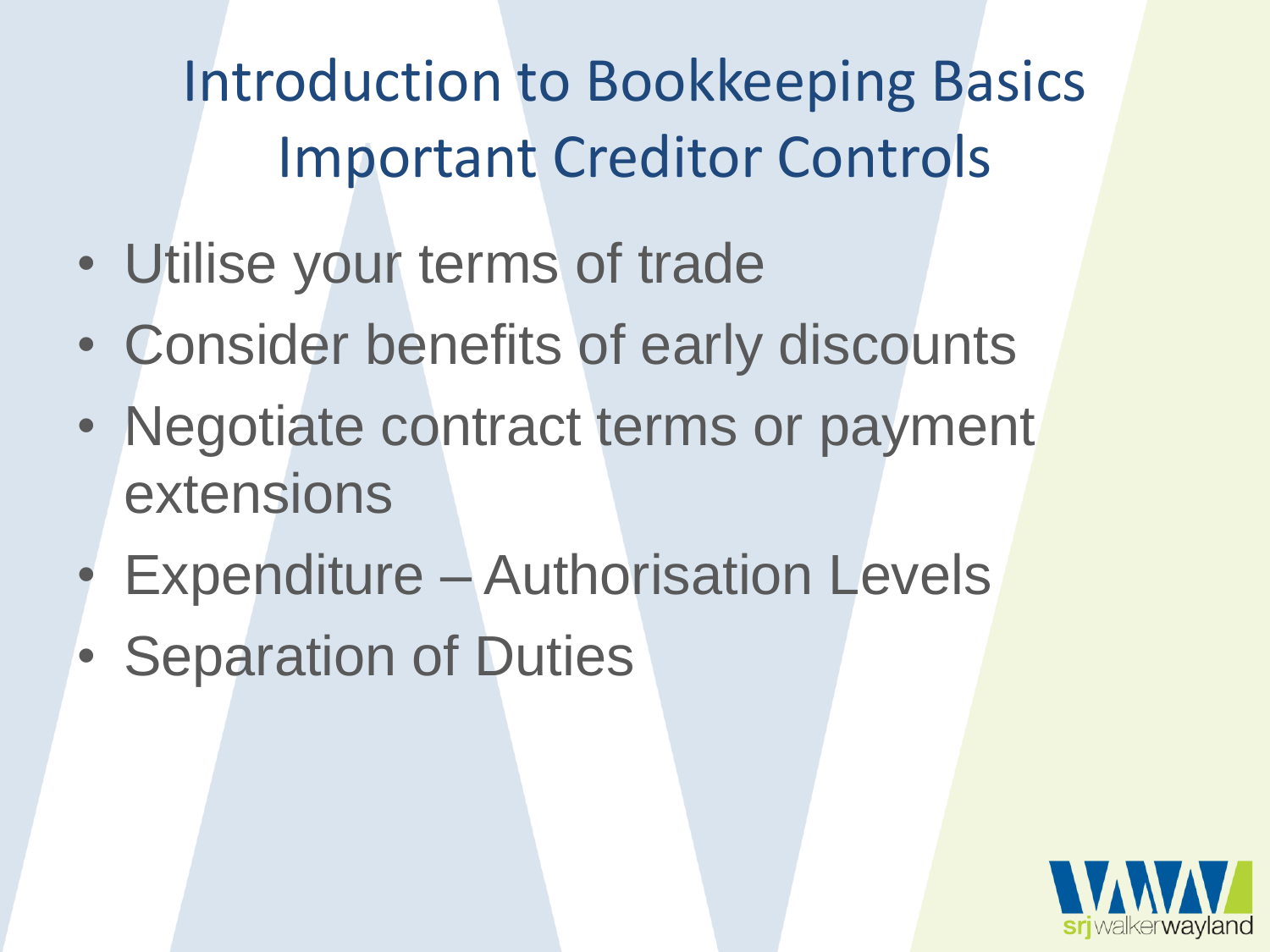### Introduction to Bookkeeping Basics - Payroll

- Compliance with legislation & regulations essential
- Single Touch Payroll reports directly to ATO through STP enabled software on a pay-by-pay basis
	- Salaries & Wages
	- Pay as you go Withholding
	- Superannuation Contributions
- All employers required to report using STP with some exceptions until 1 July 2021 (Micro businesses + "Closely Held" employees)
- STP removed necessity for Payment Summaries at year end
- Employees access pay information through MyGov

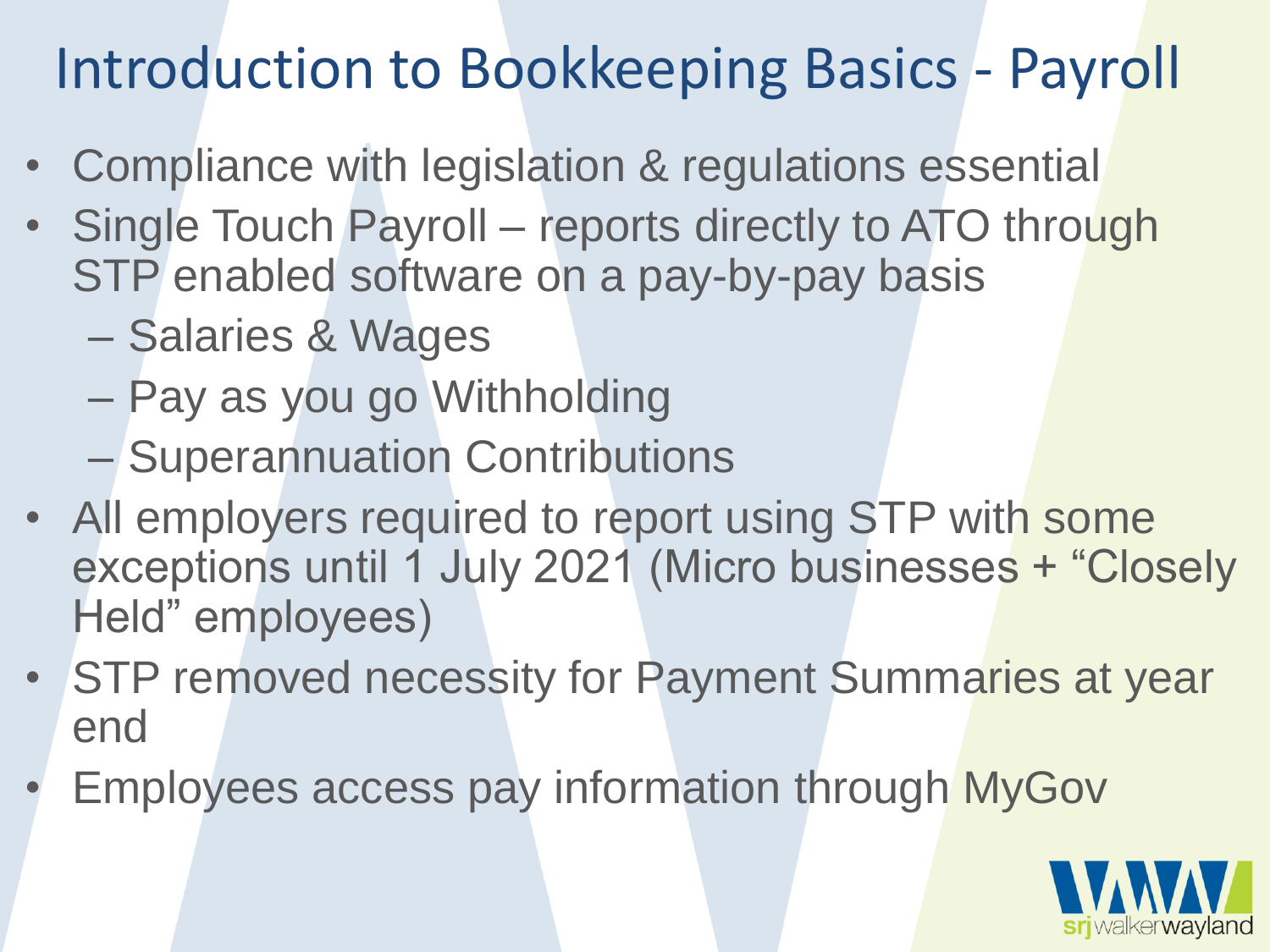## Introduction to Bookkeeping Basics Single touch Payroll



An employer will run their regular payroll to pay their employees (eg weekly, fortnightly or monthly).



The employer's payroll software. includes mandatory fields to capture the STP data. This includes year-to-date salary or wages and super information.



The ATO receives the STP data and matches the information to the employer and their employees.



- Their employee receives their salary or wages, and their payslip as they did previously.
- The STP data is sent to the ATO. The STP file is called a 'pay event'. The way the file is sent will depend on the software. This may be directly, or through a sending service provider (a third party).
- The ATO makes STP information 6 available to employees through myGov, to employers through the Business Portal and to tax agents through the Tax Agent Portal. Employees can see their year-todate tax and super information.

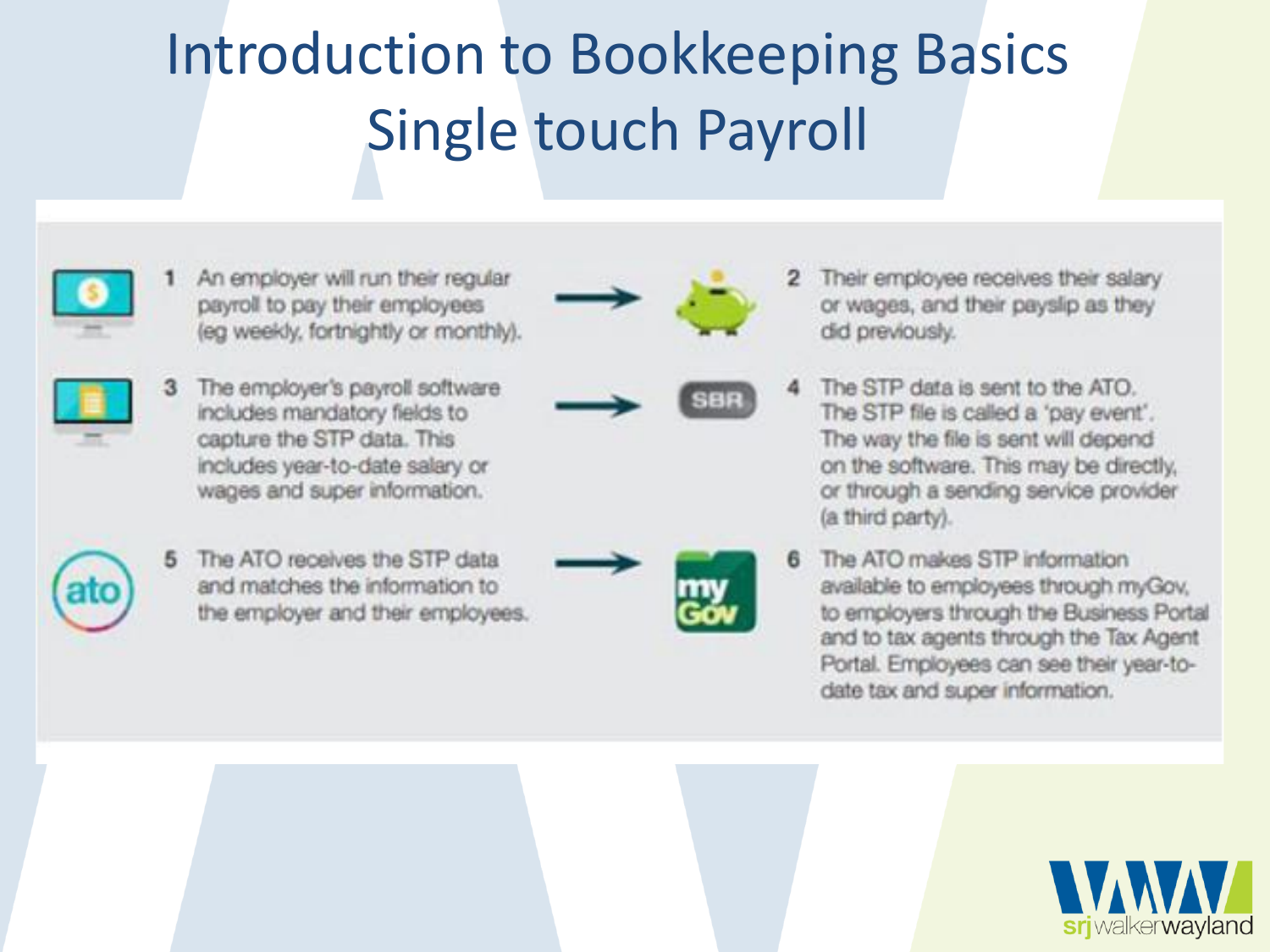### Accounting Controls

- Use your financial systems to identify potential issues **before** they occur
- **Document and communicate** policies and procedures
	- Debtors Terms, Authorisation & Collection
	- Expenditure Authorisation Levels
	- Separation of Duties
	- Access & password + two-factor authorization controls

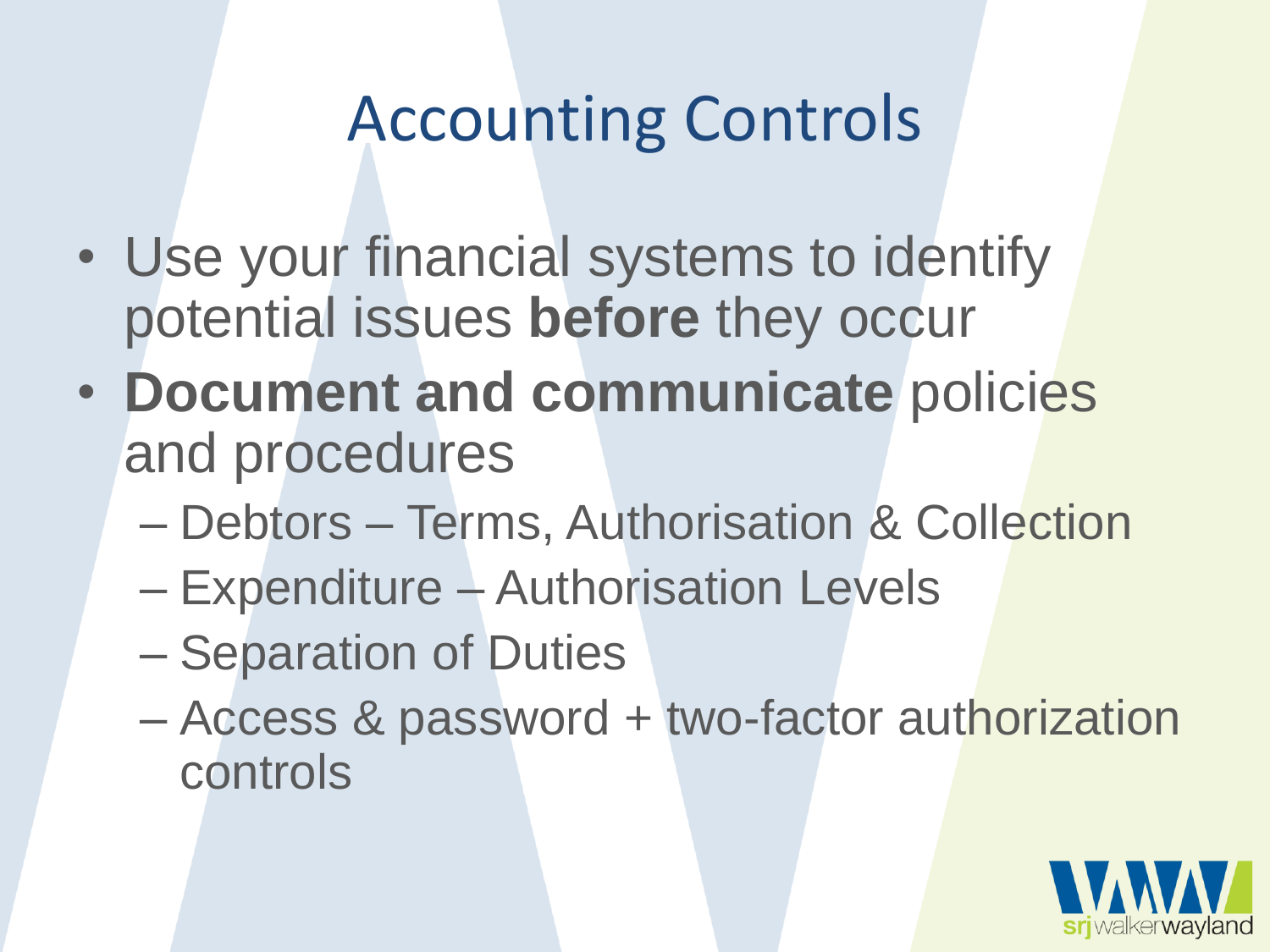### Your key monthly financial reports

### **Balance sheet / Statement** of financial position



### **What it tracks**

Value of things owned (including cash) vs things owed

### What it tells you

If the business gained or lost value, and its current financial position



**Profit and loss** 

### **What it tracks**

Money earned vs money spent

### What it tells you

If you had a profitable month or ran at a loss



### **What it tracks**

How much cash the business earned

### What it tells you

This is useful for businesses that sell things on credit because it shows how much spendable money you have.



### **What it tracks** Who owes you, how much,

and when it is (or was) due

What it tells you Which accounts to chase



### **What it tracks**

Who you owe, how much, and when it is (or was) due

### What it tells you

Demands on your cash and any relationship risks you might be facing

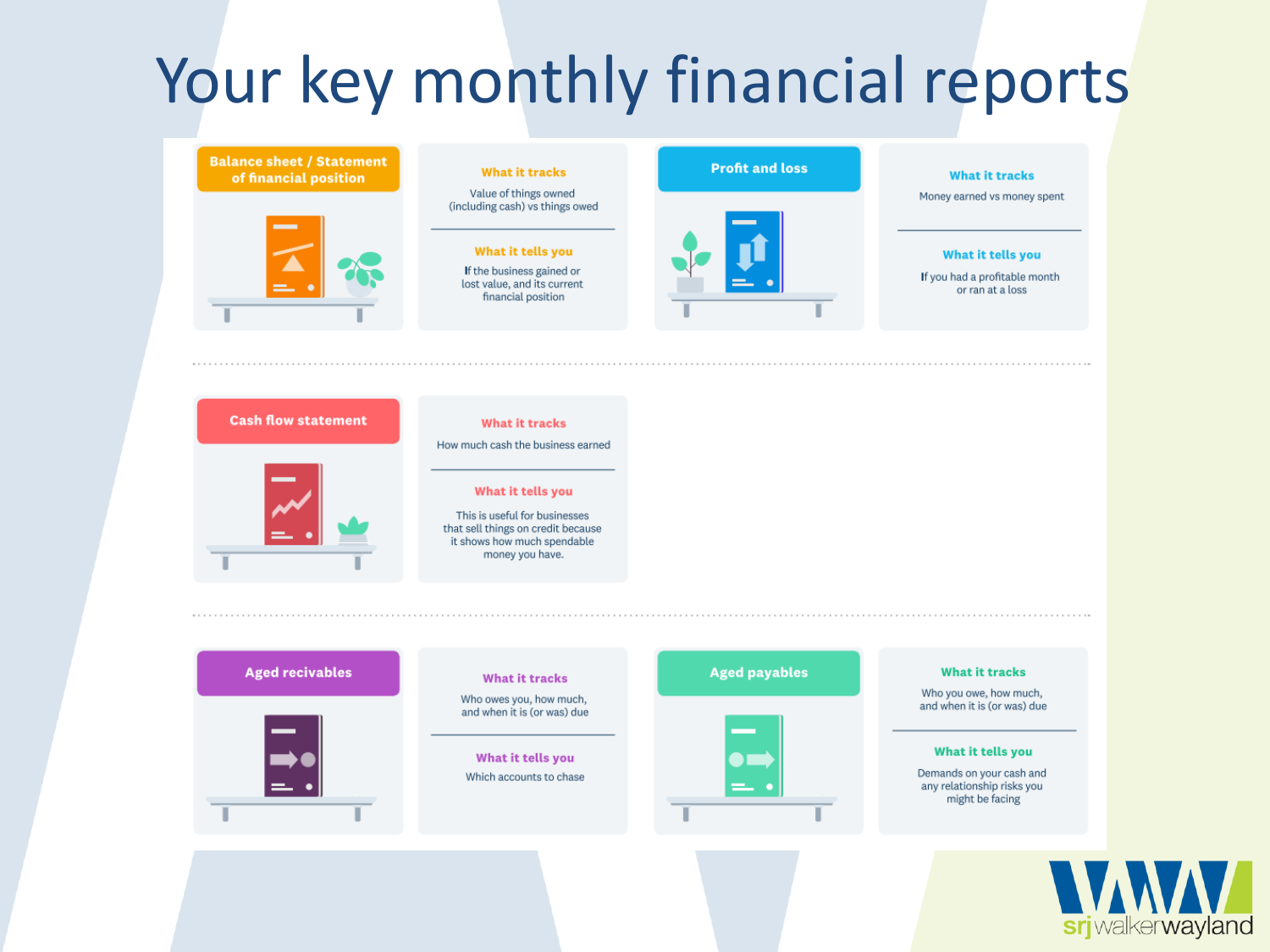### Completing your BAS

- Business Activity Statement (BAS) reports and calculates liabilities for:
	- GST
	- Pay as you go Instalments (PAYGI)
	- Pay as you go Withholding (PAYGW)
	- Other taxes (FBT, LCT, Fuel Tax credits)
- Cash Basis Business <\$10million T/O easier to manage cash flow
- Accruals Basis

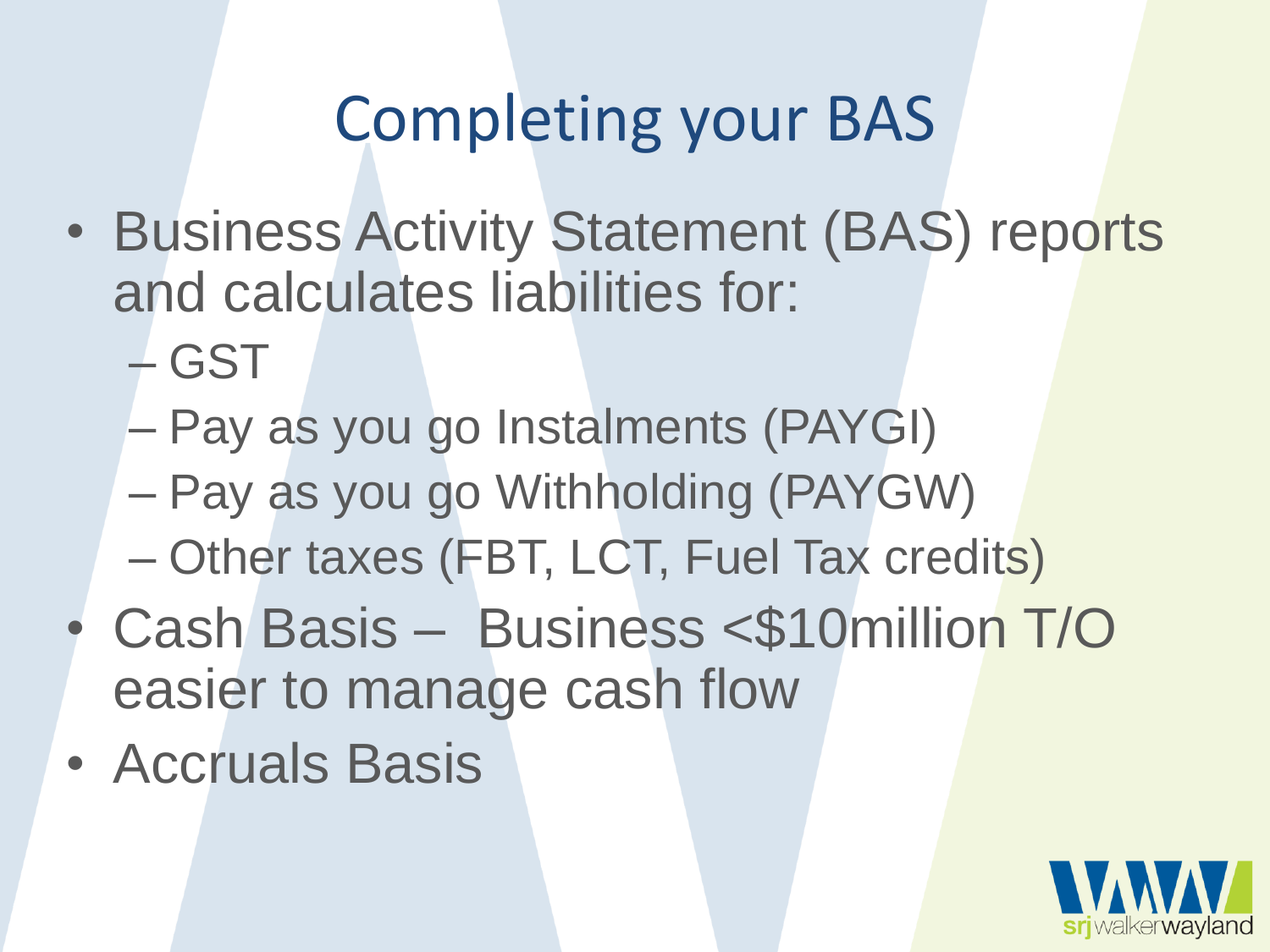### Completing your BAS

Determine your BAS due date

- Quarterly <\$20 million GST Turnover
- Monthly >\$20 million GST turnover
- Annually voluntarily registered (<\$75K )

Determine how you're lodging

- myGovID
- SBR (Standard Business Reporting) Software
- Your BAS or Tax Agent

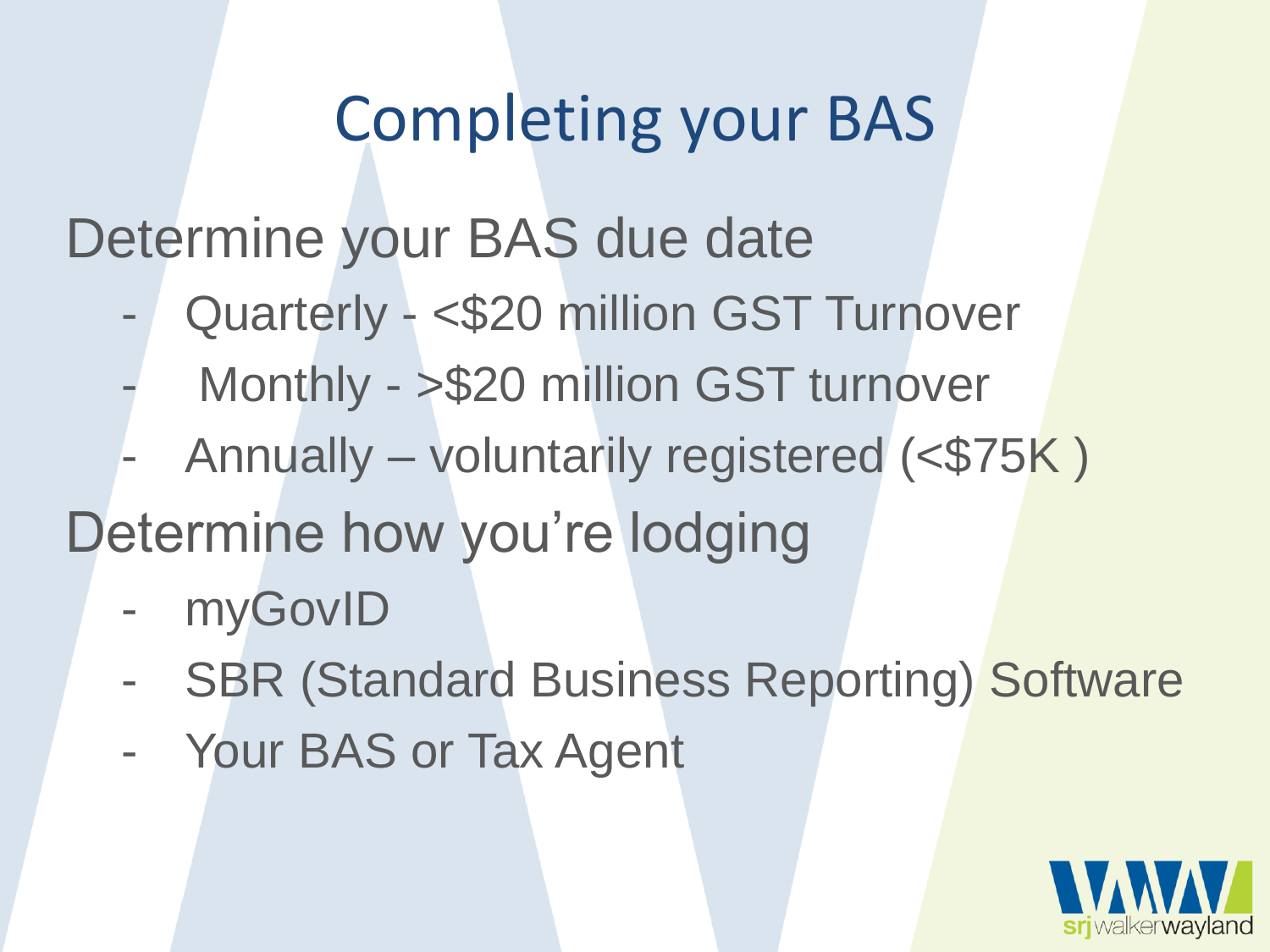## Tips for Completing your BAS

- Include all transactions for the relevant period
- Ensure all expenses are business related
- Ensure your chart of accounts contains the correct GST codes (GST, NT, Free)
- Enter whole dollar amounts
- Leave boxes blank that don't apply

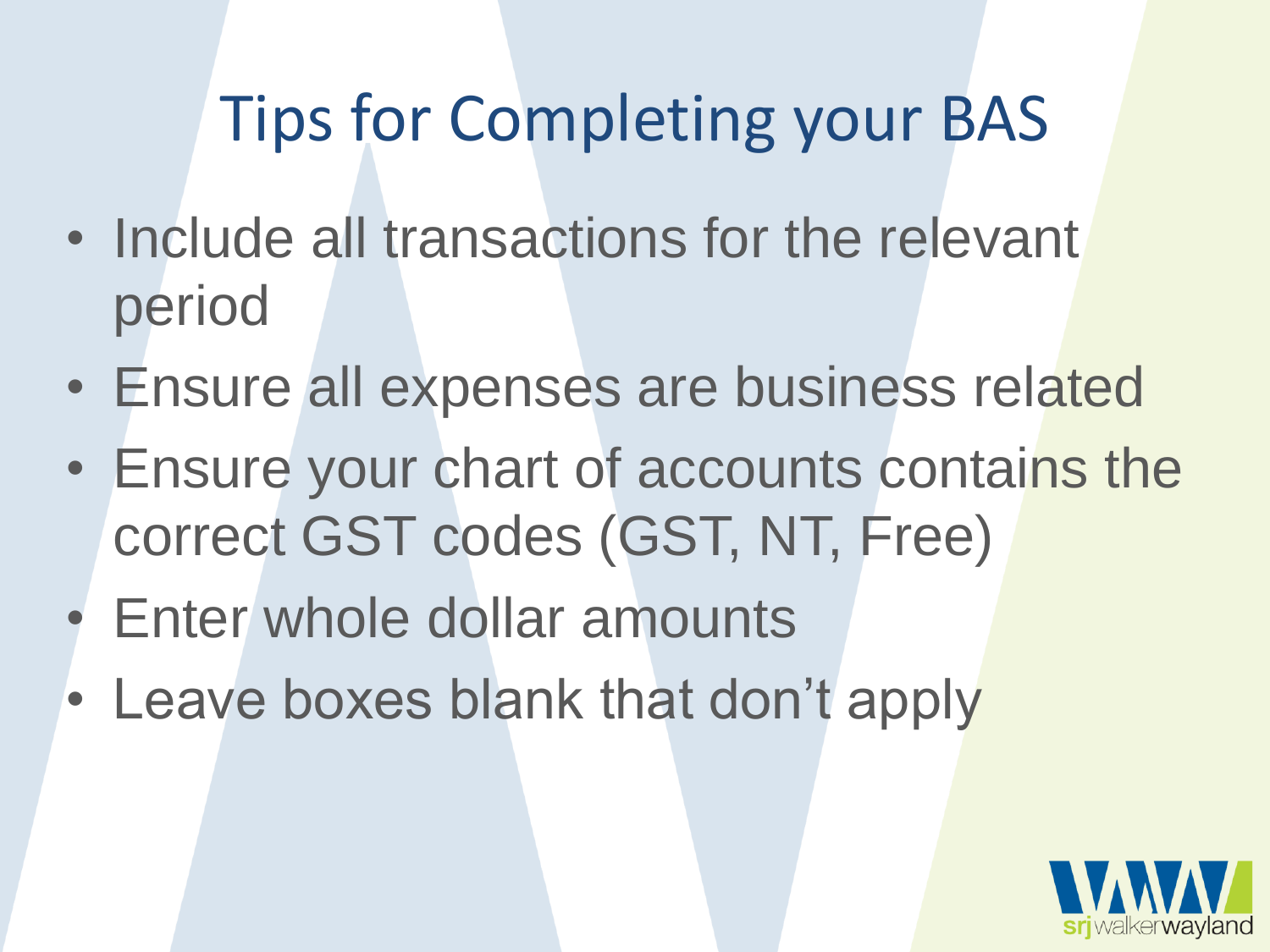### Tips for Completing your BAS

- What if you make a mistake?
	- Correct in your next BAS if error relates to an underpayment <\$10,000
	- If error involves underpayment >\$10,000 must amend BAS in actual period of error
	- Timing rules re credit (overpayment) errors = 4 years
	- Timing rules re debit (underpayment) errors = 18 months if <\$20 million and also debit error value limits generally <\$10,000 on next BAS

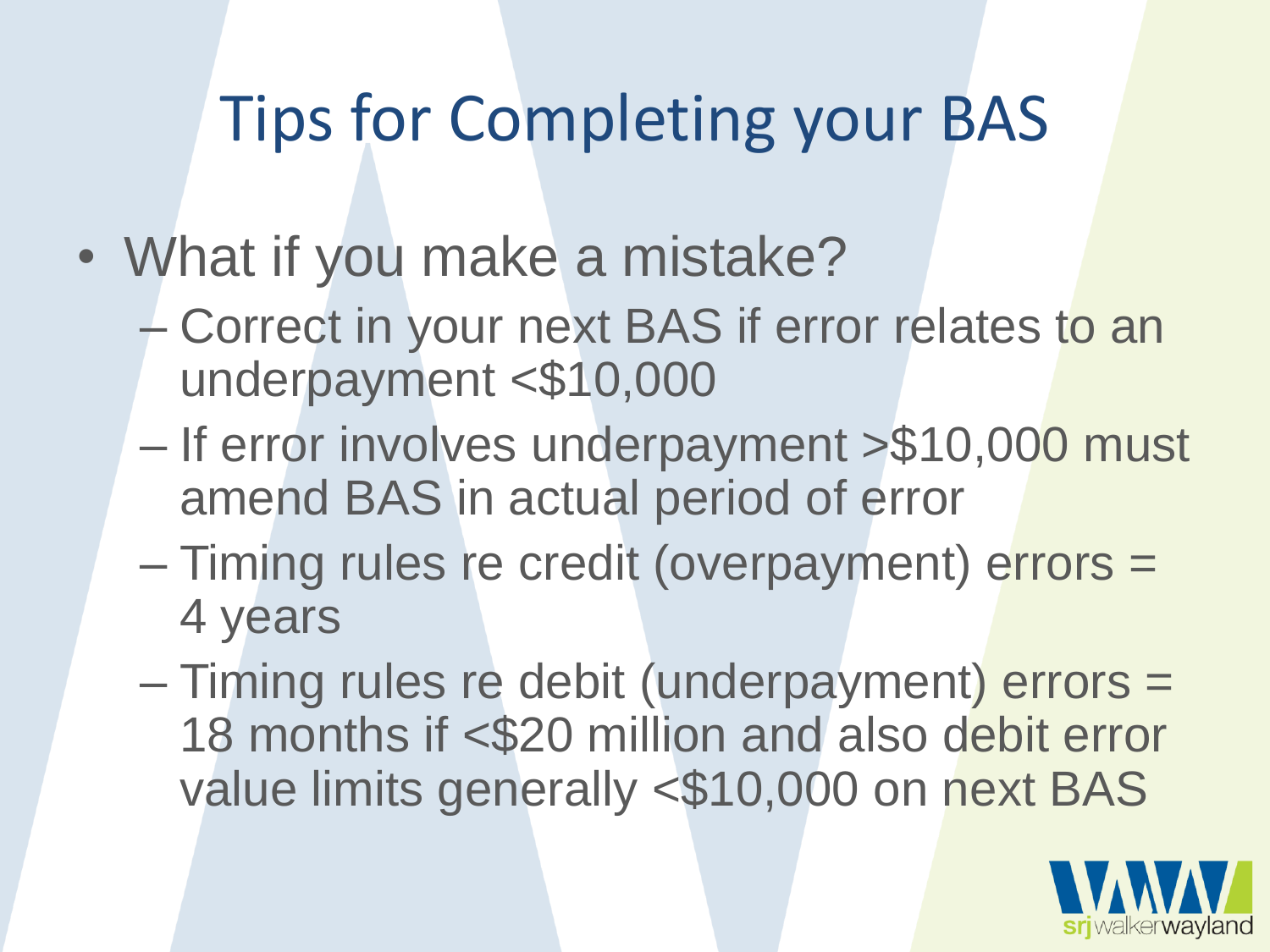### Accounting Systems

- Small Business owners should ensure their financial/operational systems are not limiting their growth and skill sets
- Cloud Technology = game changer
- Integration of business software allows seamless data flow
- Initial technology investment costs offset by reduced labour, increased efficiency and enhanced reporting

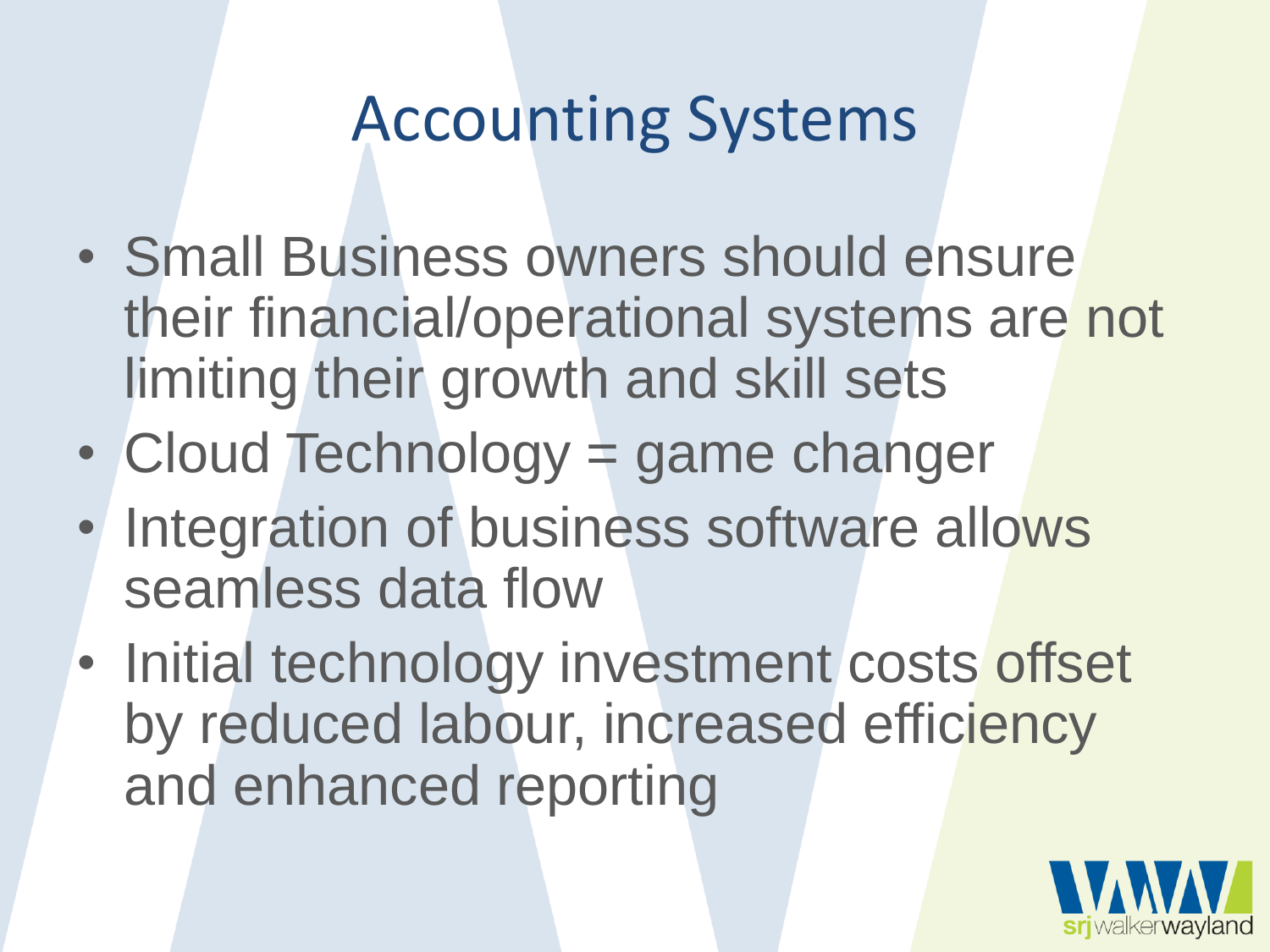### Accounting Systems

- Cloud Based Accounting Systems
	- Xero, MYOB etc contain STP & SBR software to facilitate Single Touch Payroll & BAS lodgements
- Receipt Bank facilitates your ability to manage receipts, invoices etc to ensure accurate, secure financial records. Capture & upload bills directly into your accounting software
- If your turnover <\$10million and <19 employees consider using FREE Small Business Superannuation Clearing House (SBSCH) to facilitate your superannuation guarantee contributions
- Integrate your financial and operational systems
	- Multiple apps that integrate with your accounting software (CRM, Workflow planners, inventory management, E-Commerce, rostering/scheduling etc)

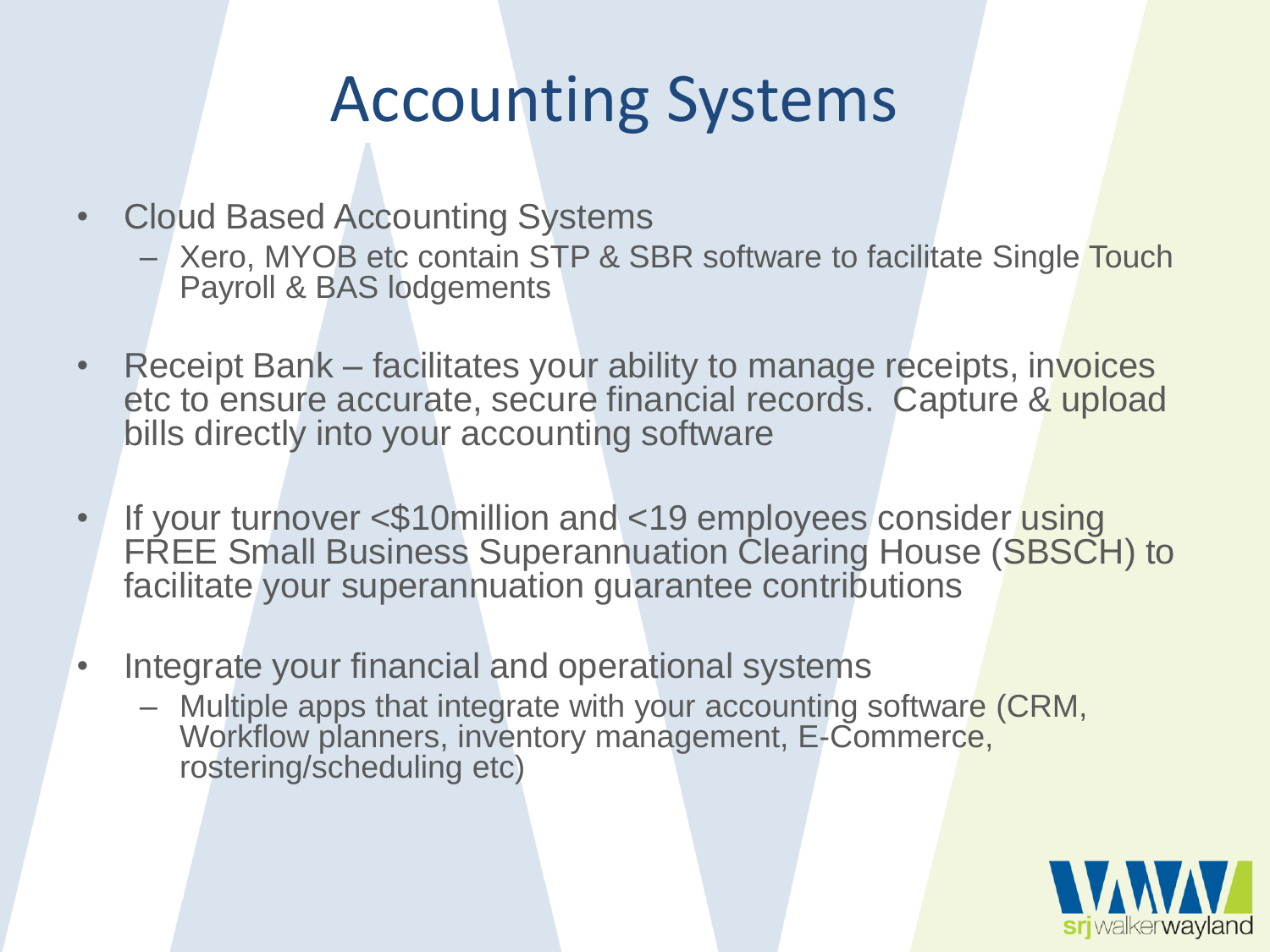### Accounting Systems



srjwalkerwayland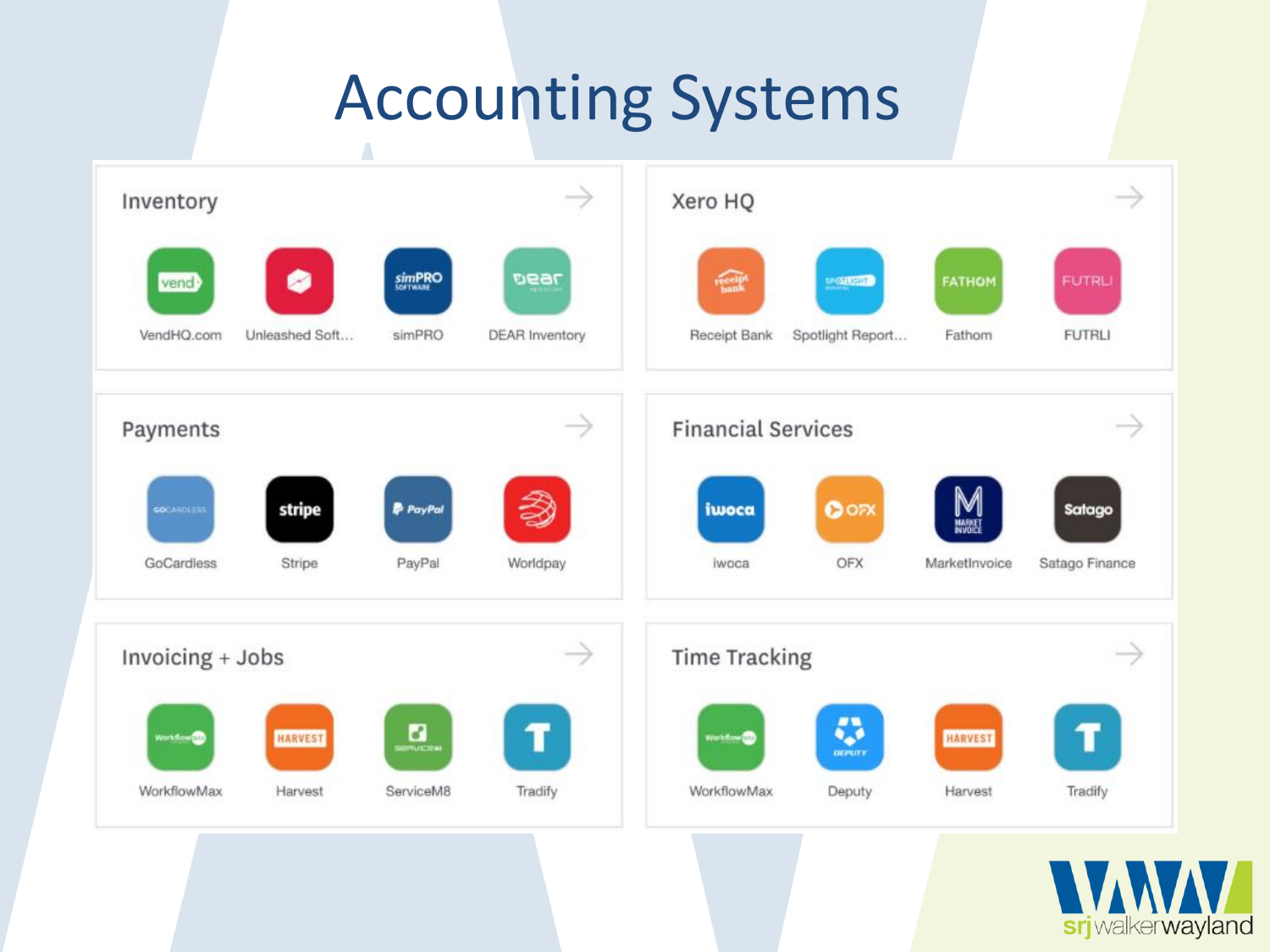### Record Keeping

- Generally 5 years unless:
	- Capital Gains Tax
	- Amended assessments
- Preferred electronic records